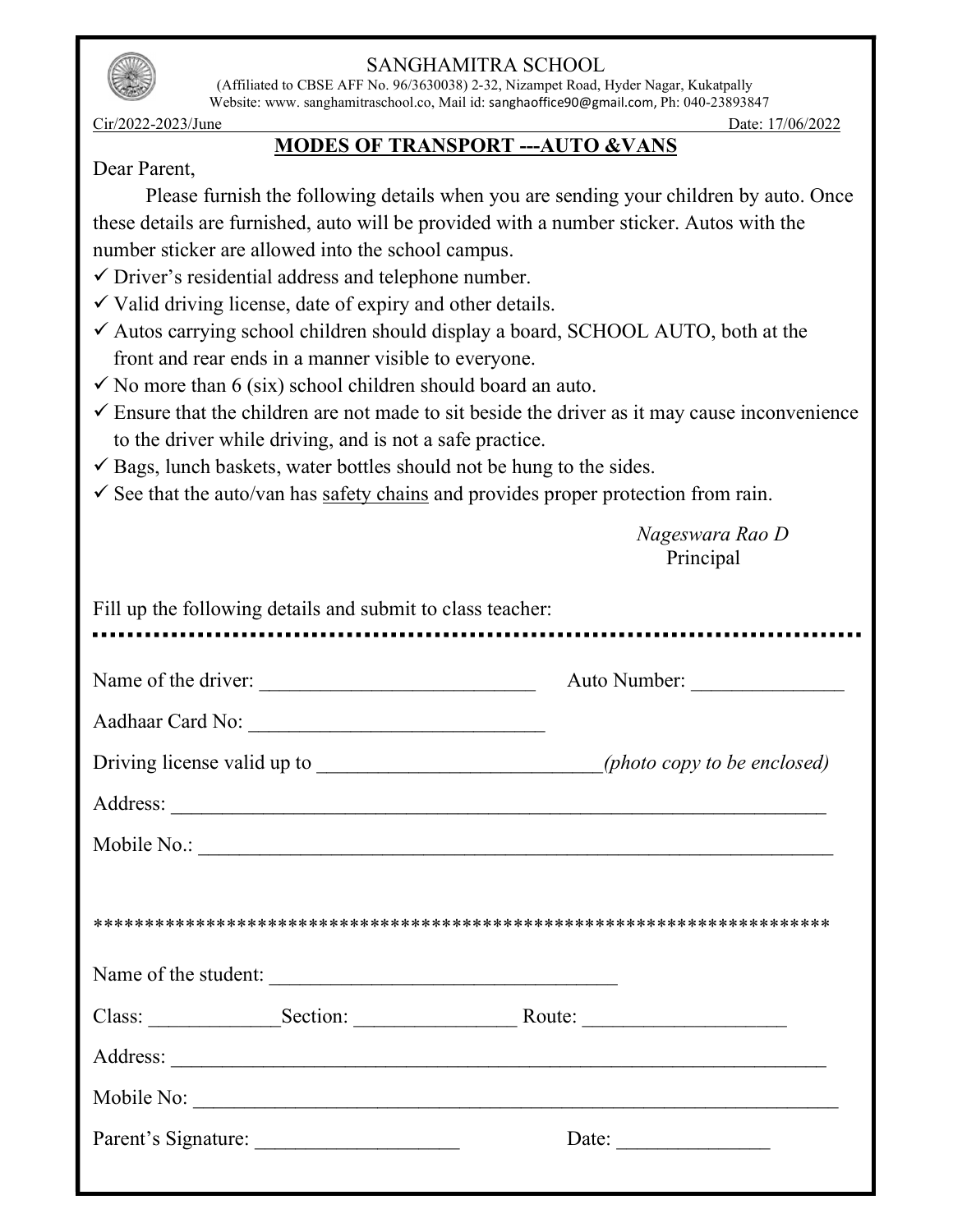

 (Affiliated to CBSE AFF No. 96/3630038) 2-32, Nizampet Road, Hyder Nagar, Kukatpally Website: www. sanghamitraschool.co, Mail id: sanghaoffice90@gmail.com, Ph: 040-23893847

Cir/2022-2023/June Date: 17/06/2022

## By foot &Two wheeler's

Dear Parent and Child,

 Please ensure that children are aware of certain rules like walking to the left wearing a helmet, following traffic rules, and maintaining road etiquette is essential to be safe while walking to school or being dropped in a two wheeler.

- $\checkmark$  Be careful while crossing the road.
- $\checkmark$  Cross the road only at the zebra crossing.
- $\checkmark$  Walk only on the footpath.
- $\checkmark$  The traffic policeman is your friend. Take his help.
- $\checkmark$  Be alert on busy roads.
- $\checkmark$  Do wear the helmet while riding a two wheeler and encourage the pillion rider also to wear helmet.
- $\checkmark$  Watch out for pot holes, especially when they are clogged with water.
- $\checkmark$  Running behind parked vehicles could be dangerous.
- $\checkmark$  Be watchful while crossing a blind corner.
- $\checkmark$  Using Mobile phones while travelling and in school is not allowed.
- $\checkmark$  Remember that the roads are meant for traffic and playgrounds are meant for play, avoid playing on the road and near the parking area.

| Nageswara Rao D |  |
|-----------------|--|
| Principal       |  |

Fill up the following details and submit to class teacher: ................................. Name: \_\_\_\_\_\_\_\_\_\_\_\_\_\_\_\_\_\_\_\_\_\_\_\_\_\_\_\_\_\_\_\_\_\_\_\_\_\_\_\_\_\_\_\_\_ Class: \_\_\_\_\_\_\_\_\_\_\_\_\_\_\_\_\_\_\_\_ Section: \_\_\_\_\_\_\_\_\_\_\_\_\_\_\_\_\_\_\_\_\_\_\_\_\_ Address: \_\_\_\_\_\_\_\_\_\_\_\_\_\_\_\_\_\_\_\_\_\_\_\_\_\_\_\_\_\_\_\_\_\_\_\_\_\_\_\_\_\_\_\_\_\_\_\_\_\_\_\_\_\_\_\_\_\_\_\_\_\_\_\_\_ Mobile No: \_\_\_\_\_\_\_\_\_\_\_\_\_\_\_\_\_\_\_\_\_\_\_\_\_ \_\_\_\_\_\_\_\_\_\_\_\_\_\_\_\_\_\_\_\_\_\_\_\_ Mode of transport  $\Box$  On foot  $\Box$  Two wheeler Date: \_\_\_\_\_\_\_\_\_\_\_\_\_\_\_\_\_\_\_ Parent's Signature: \_\_\_\_\_\_\_\_\_\_\_\_\_\_\_\_\_\_\_\_\_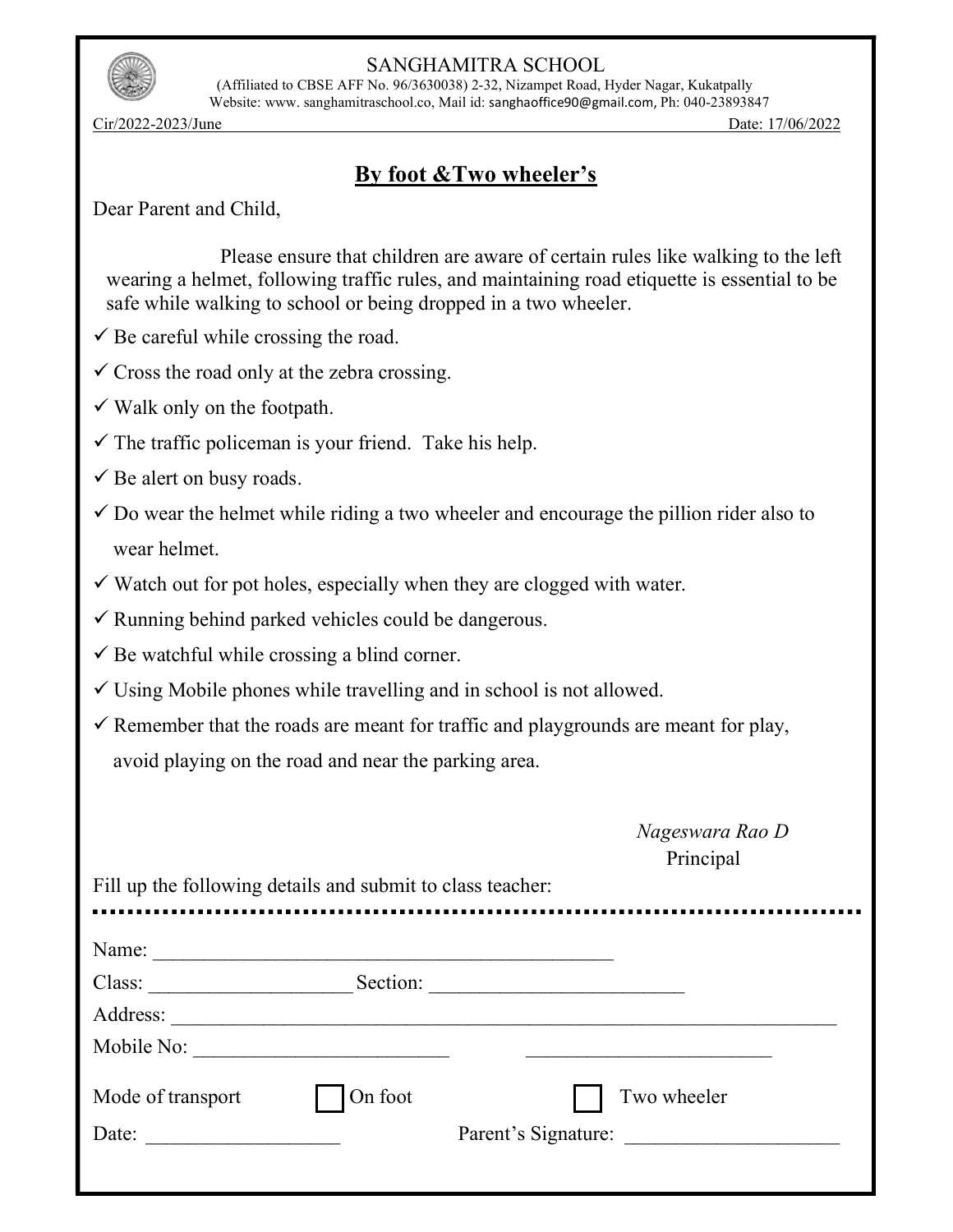

 (Affiliated to CBSE AFF No. 96/3630038) 2-32, Nizampet Road, Hyder Nagar, Kukatpally Website: www. sanghamitraschool.co, Mail id: sanghaoffice90@gmail.com, Ph: 040-23893847

Cir/2022-2023/June Date: 17/06/2022

## Four Wheeler

Dear Parent,

- As you enter the school slow down, and follow the queue, do not overtake in the school premises.
- Please ensure that children step down from the left side and take all their belongings.
- Do not use the mobile phone, while driving in the school campus.
- Insist that children wear **safety belts** in the car.
- Be watchful while reversing the car.
- Be cautious about the little ones on the road and in the school premises when you are driving. They may be ignorant, but you aren't. Forgive their ignorance and spare them.
- Be considerate to drive at 10 km to 20 km speed, when you are in a school zone. Your own children might also be crossing the road in that zone

| "The reason for insisting on the given rules is to instill discipline in the children |  |
|---------------------------------------------------------------------------------------|--|
| as they will only follow what you do."                                                |  |

 Nageswara Rao D Principal

|        | Name:                            |
|--------|----------------------------------|
| Class: | Section:                         |
|        | Address:                         |
|        | Mobile No:                       |
|        | Type of Vehicle: Vehicle Number: |
| Date:  | Parent's Signature.              |



 $\overline{\text{S}}$  0 SCHOO! ZONE

> **SPEE** ..<br>LIMIT 15